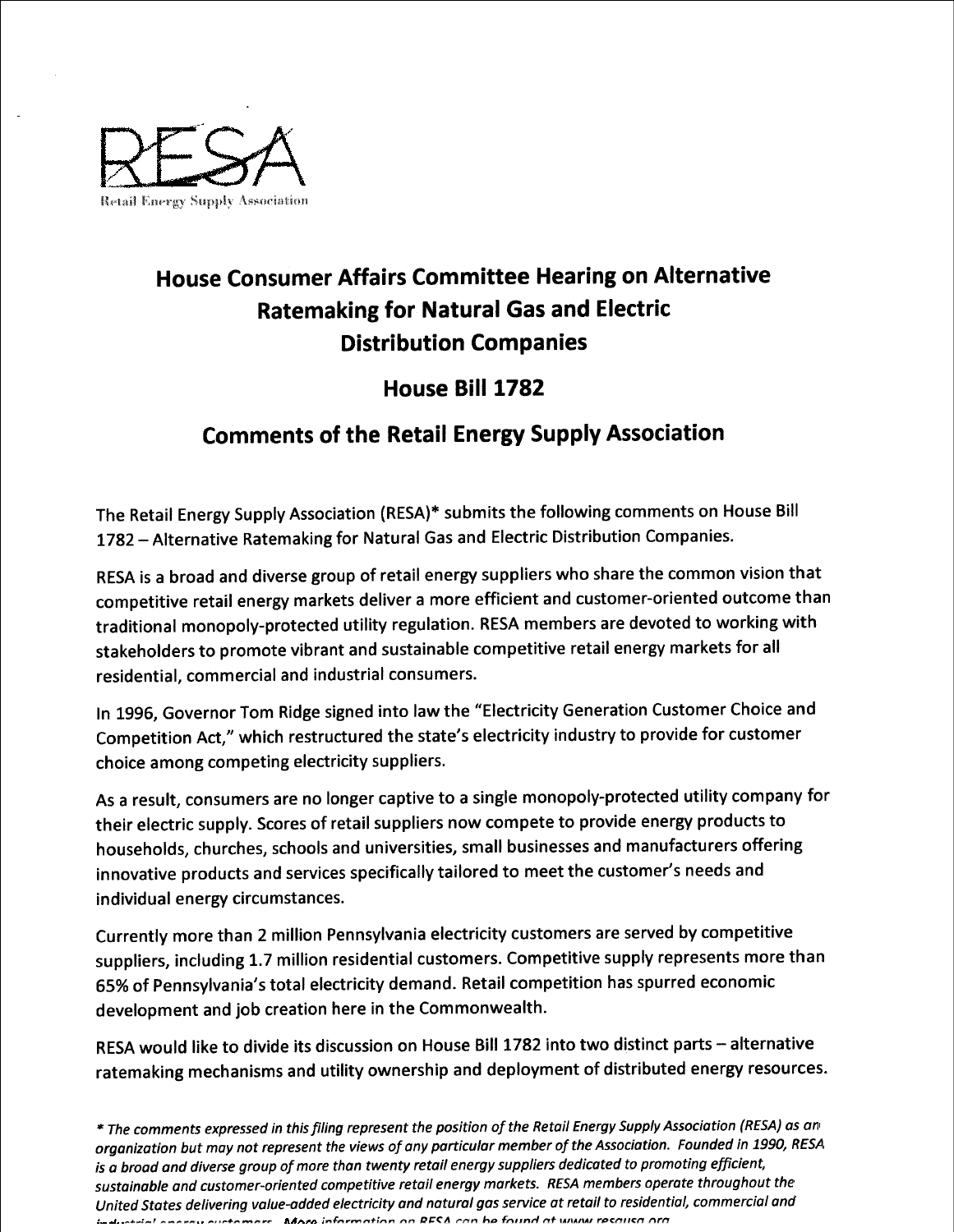First, this legislation seeks to clarify the authority of the Public Utility Commission to approve an application to establish alternative rates and rate mechanisms by utilities.

RESA's members see first-hand how the energy landscape is changing based on the companies' daily interactions with customers and businesses. Market participants have successfully deployed energy efficiency and conservation (EE&C) programs which have resulted in consumers using less electricity. RESA recognizes that the incumbent utilities serve an important role as operators of the transmission and distribution system and agrees that the regulated utilities should have the option to explore alternate ratemaking mechanisms to address the impacts of reduced consumption on utility revenue.

RESA encourages the Commission to ensure that any applications to implement alternative ratemaking are thoughtfully and carefully considered to assess the impact not only on the regulated utilities but also on other market participants and customers. The Commission should also ensure that the proposed mechanisms meet the goals of improving the efficiency and effectiveness of the transmission and distribution system and ensure that these rates remain just and reasonable compared to the ratemaking mechanisms already in place.

Second, the legislation seeks to give the utilities cost-recovery mechanisms and rates to support and fully recover the allocated costs to deploy infrastructure and distributed energy resources (DERs). The legislation loosely defines DERs as a "distributed generation resource, energy efficiency, energy storage, alternative fuel vehicles and associated infrastructure, and demand response technology."

While RESA does not object to the consideration of certain alternative ratemaking mechanisms, RESA maintains that the utilities should use the alternative rate recovery mechanisms under consideration in this bill to improve the necessary transmission and distribution infrastructure, not to develop, deploy, or own DERs.

On this important point, the utilities should be tasked with taking the necessary steps to ensure that the transmission and distribution systems are designed to support and promote deployment of DERs by third parties. For example, completing the deployment of advanced metering and upgrades to software systems that allow for timely, complete and accurate flow of customer-specific usage information supports deployment of DERs. Utility focus around DERs should be on deploying and maintaining the distribution system needed to support these new projects

While RESA recognizes that DERs will have an increasingly important role in our energy landscape, RESA also believes that the private market should be encouraged to deploy these resources based on market demands. Doing so will not only ensure efficient deployment but will also place the risk of investment on the private marketplace, not all ratepayers.

To be clear, DERs are products and services that should be and already are provided by the competitive retail market and should not be a part of a utility's rate base. Allowing the utilities